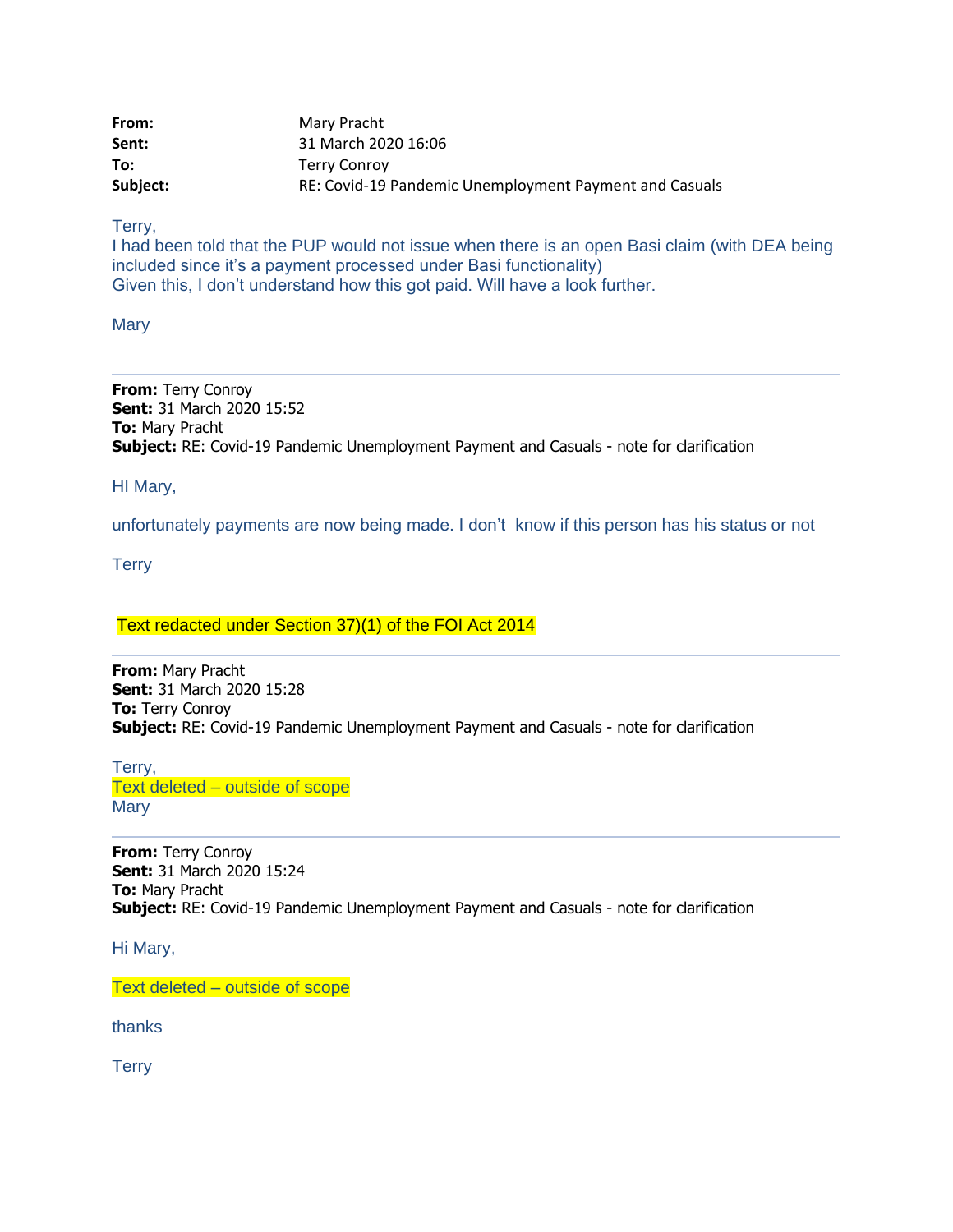**From:** Mary Pracht **Sent:** 27 March 2020 13:08 **To:** Terry Conroy **Cc:** Sinead Goodwin; Ruth Langan; MBX-swapolicy **Subject:** RE: Covid-19 Pandemic Unemployment Payment and Casuals - note for clarification

Terry,

We have received clarification that DEA claimants, ie applicants for international protection living in IPAS accommodation, **do not** qualify for the Pandemic Unemployment Payment.

Text deleted – outside of scope

Regards, **Mary** 

**From:** Terry Conroy **Sent:** 27 March 2020 12:31 **To:** Sinead Goodwin; Ruth Langan; Mary Pracht **Subject:** FW: Covid-19 Pandemic Unemployment Payment and Casuals - note for clarification

Hi,

Sorry for bothering you when things are so busy. Has a decision been made if this includes people with status residing in DP centres or indeed those with work permits who do not have status?

thanks

**Terry** 

**From:** MBX-RSU **Sent:** 27 March 2020 12:27 **To:** DDL-AllActiveStaff **Subject:** Covid-19 Pandemic Unemployment Payment and Casuals - note for clarification

The new emergency Covid-19 Pandemic Unemployment Payment is payable to people aged between 18 and 66 , who are resident in Ireland, have become fully unemployed as a result of the Covid-19 Pandemic and are not being paid by their employer. The payment started on applications from 13th March. In order to get the payment the customer must have been in employment /self-employment on or after 6th March 2020. This accommodation has been made to take account of anyone who may have been on shift, short time or other atypical to work patterns immediately prior to 13<sup>th</sup> March.

There is no restriction on the number of hours the person has to have been working. The only requirement is that they have become fully unemployed since 13th March, 2020. Consequently anyone who was working part-time and claiming a jobseeker payment either casually or systematic short-time ( Short Time Work Support)